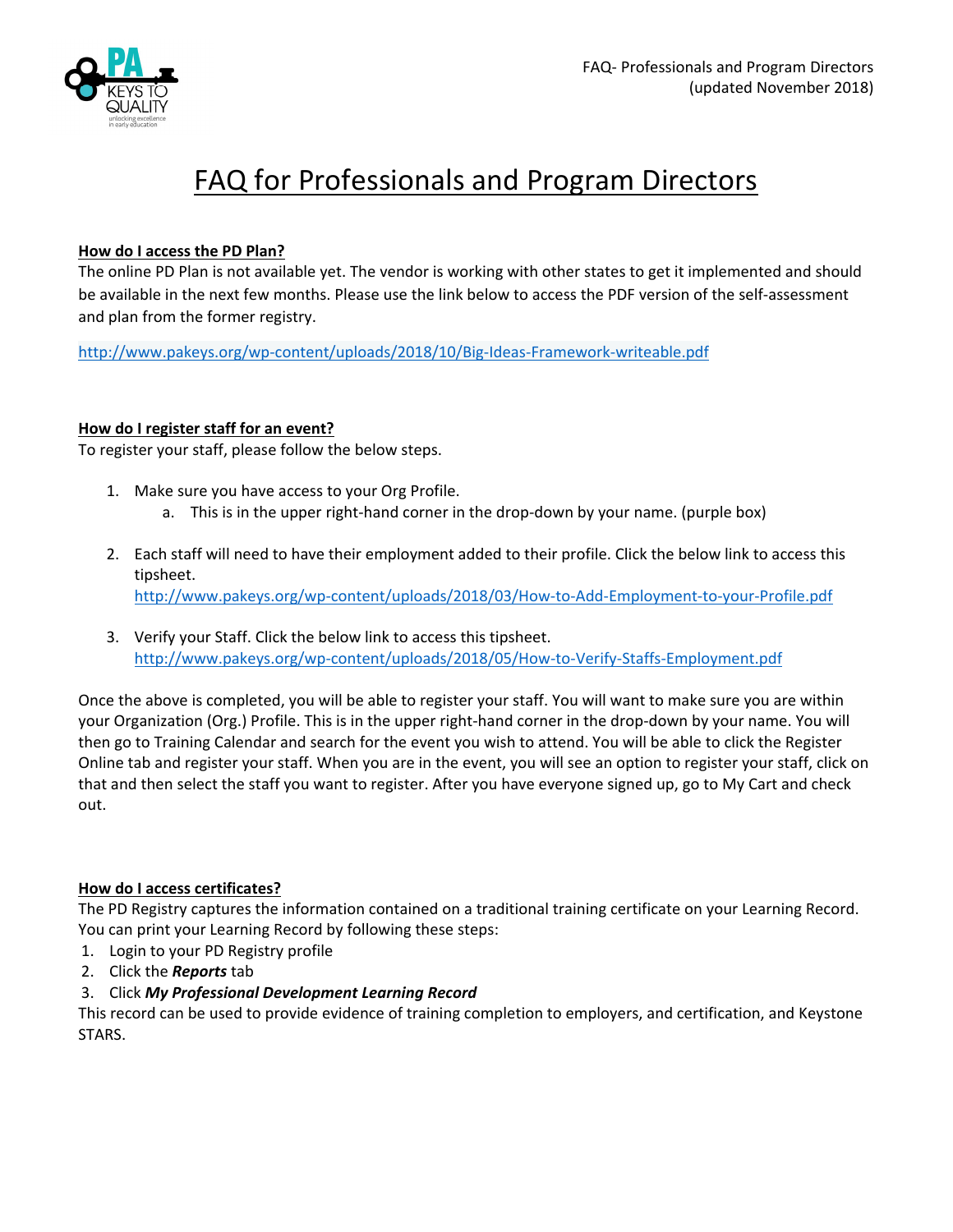

# **I have PD not showing up on my learning record. What do I do?**

You will need to talk to the event contact or the trainer to be added to the event roster. If you do not have contact information for either of these people, you may contact us at registry@pakeys.org with the name or ID number of the training event and the date.

# **How do I locate online courses?**

To locate the online courses and register:

- 1. Go to the *Training Calendar*
- 2. Scroll down and check *Online Self‐Paced* and *E‐Learning* and uncheck the other boxes
- 3. Click *Search*
- 4. Scroll through the events until you find the online course you are looking for
- 5. Click *Register Online* and follow payment steps
- 6. Once you have registered, you may click on the *MY PD tab* to get to the course
- 7. Click on the blue box next to the course title to begin the online course
- 8. Click *launch* to begin

# **I can't attend an event. How do I cancel my registration?**

Please contact the event contact or the trainer of the event. He/she will need to either transfer you to another event, or refund you, if applicable.

# **How do I add outside PD to my Learning Record?**

To add Professional Development taken outside of the Registry:

- 1. Go to MY PD tab
- 2. Click *Edit Training*
- 3. Click *Individual Request Approval*

Please note, any PD taken outside of the Registry will appear as Self‐Reported on your MY PD tab. The PA Key does not verify certificates uploaded at this time.

#### **I need a payment receipt. How do I get this?**

To get a receipt of payment:

- 1. Login to your PD Registry profile
- 2. Click *Invoices* in the left‐hand menu
- 3. Within the Status drop‐down, select *Paid*
- 4. Click on the appropriate invoice to print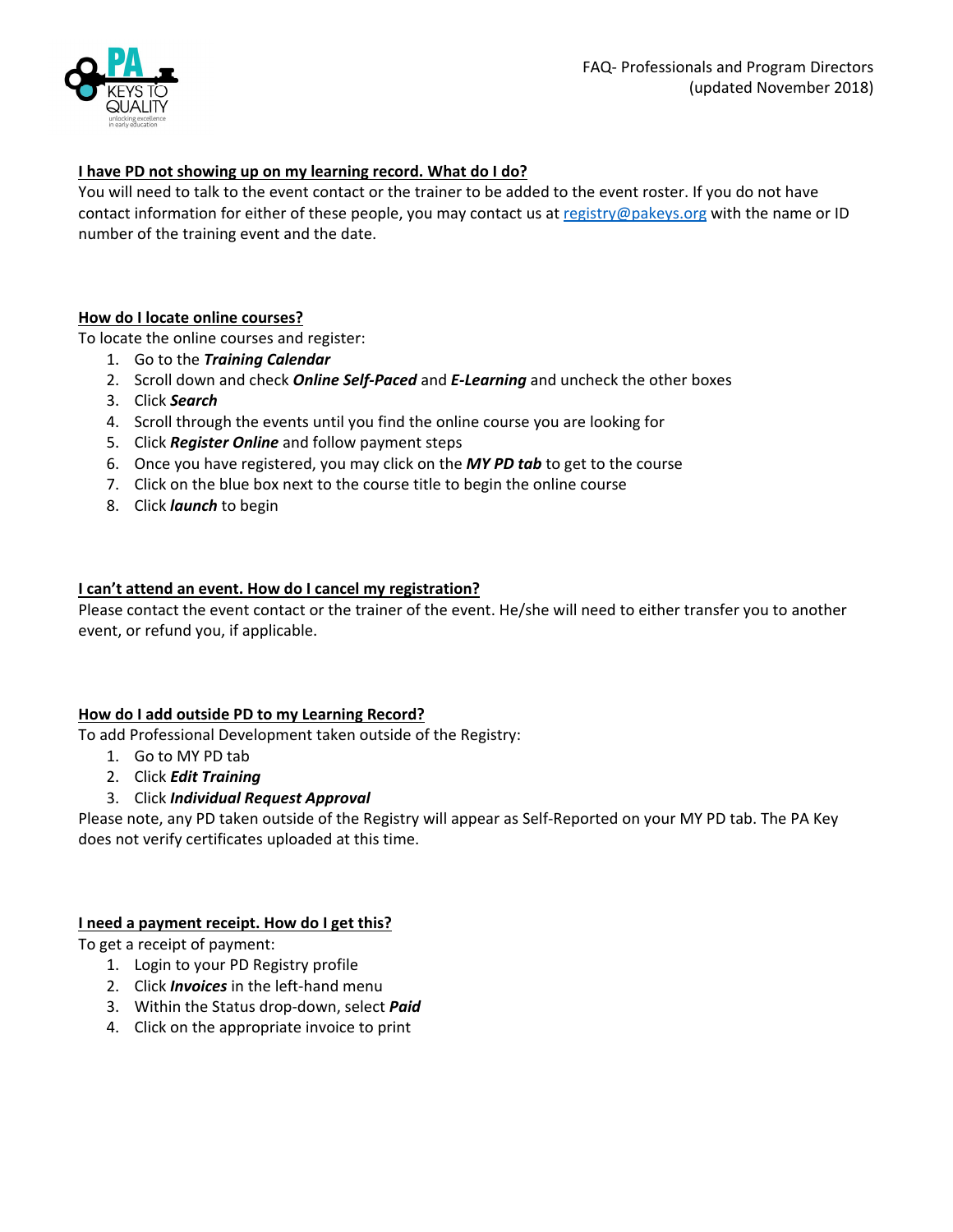

# **How do I register an Org Profile?**

To register your organization, you can open the drop‐down menu on the far‐right side at the top of the screen. At the bottom of that drop-down menu, there will be an option that says "+Organization Profile". You can create your profile and submit for approval. It will take approximately 1‐2 business days to process.

# **How to access your Org Profile for Childcare Directors/Admin**

How to Access your Org Profile:

- 1. Sign into your PD Registry account
- 2. Select your Org Profile in the drop-down menu on the far-right side at the top of the screen
- 3. Agree to the terms and conditions of use
- 4. You will arrive at the Org Profile home screen. From there, click through the tabs in the menu to provide information about your program.
- 5. Be sure to update the employment status of current or past employees at your program.

Log into your Org Profile periodically to make sure your program's profile is up to date.

# **How do I give Org Admin access to another Org Admin?**

After you have been verified as the director, go to the Org Details tab then click Manage Profile Users (under the contact info). Scroll down to the bottom and click on the + icon next to the names of the staff you want to give admin access to within the Org Profile.

# **I would like Act 48 hours for PD I have taken. Who do I contact?**

Act 48 follows the organization who offered the PD. Not all courses are eligible for Act 48 hours. You will need to contact the organization who offered the PD.

# **How do I access my employees' training transcript?**

To access your staff's training transcripts, you will want to be within your Org Profile. This is in the upper right‐ hand corner in the drop-down by your name. You will then go to the reports tab and select the Staff Report link.